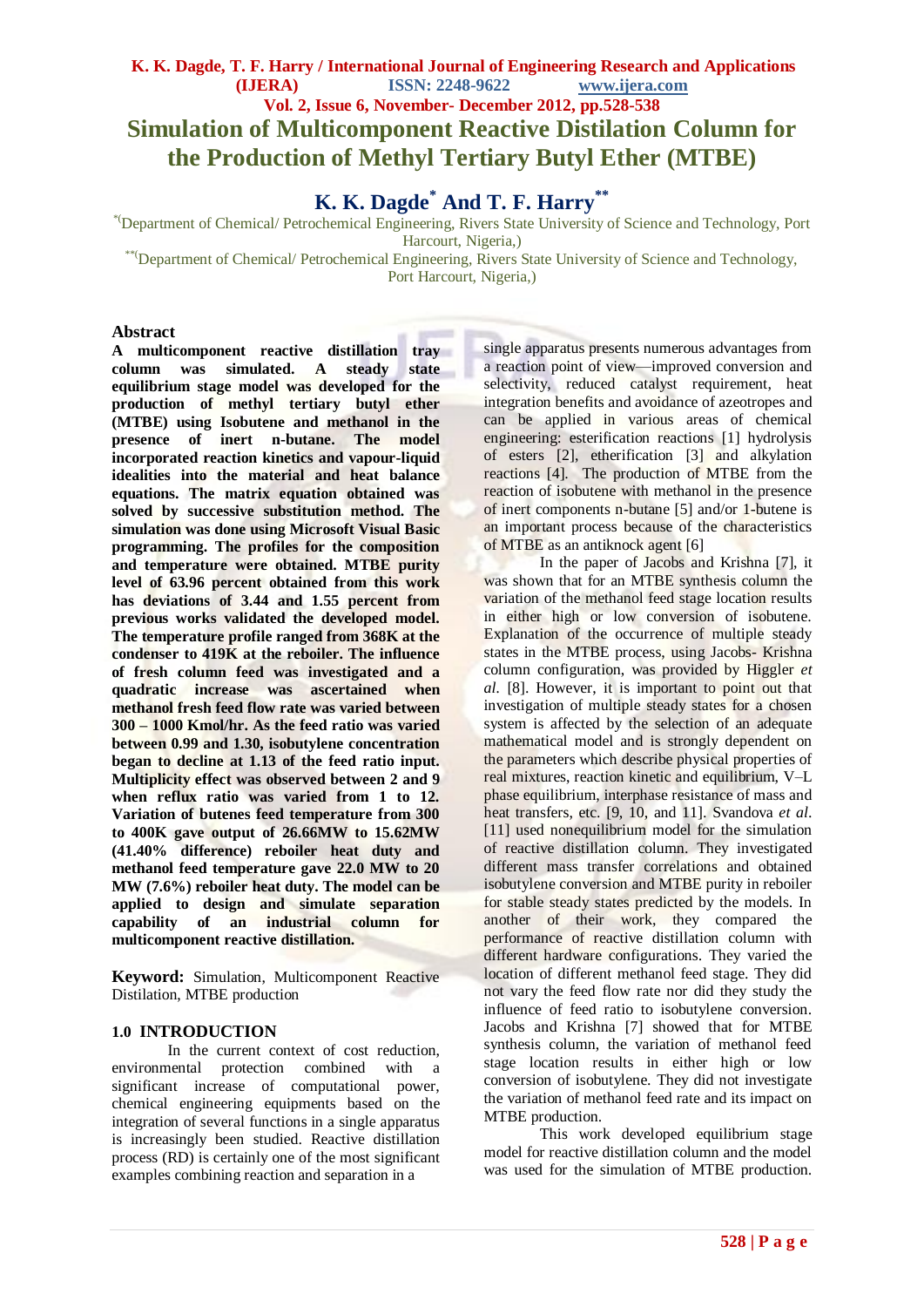# **Vol. 2, Issue 6, November- December 2012, pp.528-538**

The results of MTBE purity was compared to that obtained by Svandova *et al*. [11] for nonequillibrium model and Daza *et al*. [5] reactive distillation column design. Present work investigated the impact of methanol/ isobutylene feed ratios to the performance of the reactive distillation column and also studied the impact of methanol flow rate and feed ratio to reboiler duty. The influence of reflux ratio on MTBE purity was also addressed.

# **2.0 MODELS**

# **2.1 Overall Stage Model**

Figure 1 shows a schematic diagram of trays in a distillation column. It also shows the direction of component i to and from stage j.



Figure 1: A schematic of Reactive Distillation Column and the Regime for Component *i* in Tray *j*

# **Model Assumptions**

In the derivation of the models, the following assumptions are made:

- 1) A steady state equilibrium condition
- 2) Feed stream and side stream is channeled to stage *j*
- 3) Reaction takes place in stage *j*
- 4) Equilibrium distribution coefficients were assumed to be constant for all at all temperatures in each stage of the column.
- 5) The initial liquid and vapour flow rate,  $L_j$

and  $V_j$  in each of the stages were assumed constant.

6) Bottom withdrawal flow rate was assumed to be constant.

# **2.2 Component Balance Equation**

Applying the conservative principle to the tray column in Fig. 1 based on the above assumptions, gives the overall component balance in a stage for a reactive distillation as:

$$
L_{j-1}x_{i,j-1} + V_{j+1}y_{i,j+1} + F_s^l Z_i^l + F_s^v Z_i^v
$$
  
=  $L_j x_{i,j} + V_j y_{i,j} + S_s^l W_i^l + S_s^v W_i^v + \Pi_{i,j}$  (1)

where  $L, V, F$ , and  $B$ , are the liquid vapour, feed and botoms flow rates respectively, *x* , *y* and *f* are the liquid, vapour, and feed mole fractions respectively

# 2.3 **Energy Balance Equations**

Applying the conservative principle to the tray column in Fig. 1 based on the above assumptions, gives the overall energy balance in a stage for a reactive distillation as:

$$
H_{j-1}^{l} + H_{j+1}^{v} + H_{f}^{l} + H_{f}^{v}
$$
  
=  $H_{j}^{l} + H_{j}^{v} + H_{s}^{l} + H_{s}^{v} + H_{r}^{l}$  (2)

The stage liquid and vapour enthalpies are given by

$$
H'_{j} = \sum_{i=1}^{n} h'_{i} J_{i} \quad and
$$
  
\n
$$
H^{y}_{j} = \sum_{i=1}^{n} h^{y'}_{i} y_{i}
$$
\n(3)

 $\mathbb{R}^N$  where, the liquid and vapour flow rates for specie i in stage j are given as

$$
l_i = x_i L_j \quad and \quad v_i = y_i V_j \tag{4}
$$

And  $h_{i,j}^i$  and  $h_{i,j}^v$  are molar enthalpies of specie *i* in stage *j*

# **2.4 Column Models**

Fig. 1 also show the schematic for a hybrid column described by Jacobs and Krishna [7] adopted for the coloum modeling in this work. A hybrid column is one where chemical reactions do not occur throughout the column but in the reactive section only. The column consists of a condenser (in this case a total condenser), a rectifying section (2 trays), a reactive section (8 trays), a stripping section (5 trays) and a reboiler. Reactive section is so because of catalyst in that layer. The column has 15 trays, but 17 stages, the condenser is regarded as a stage and the reboiler is also regarded as a stage. Reaction is assumed to take place only in the reactive section.

# **Condenser**

For a total condenser, the component flow rate is the liquid flow rate to stage 2 and the distillate liquid flow rate. Assume that there is no chemical reaction can be written as

$$
V_{j+1}y_{i,j+1} = L_j x_{i,j} + D x_{i,D}
$$
 (5)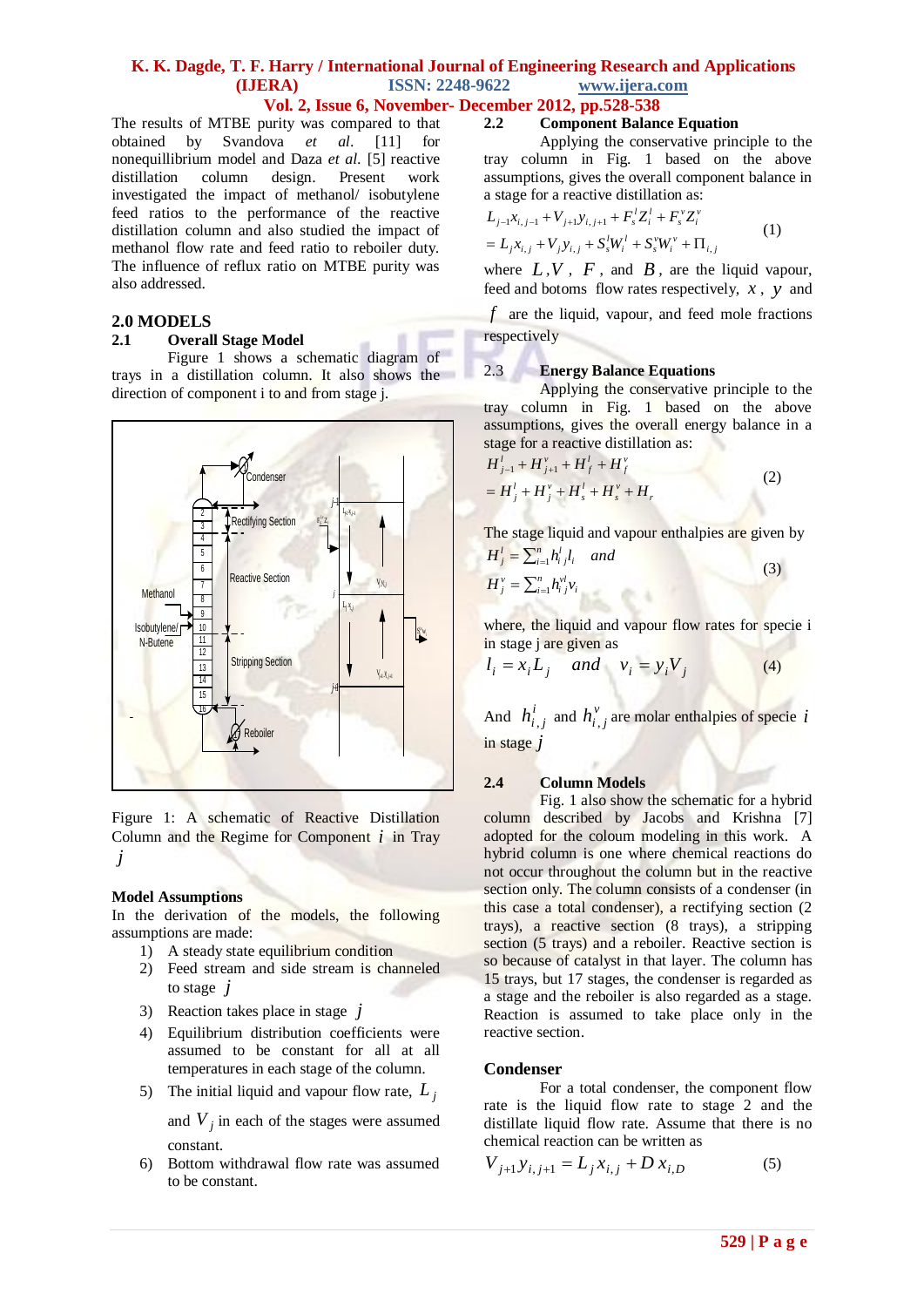$R = \frac{L_1}{4}$ 

where  $R = \frac{L_1}{D}$ and  $x_{i,j} = x_{i,D}$ The component balance equation in a total

condenser becomes

$$
V_{j+1}y_{i,j+1} = D(R+1)x_{i,j}
$$
 (6)

# **Rectifying section**

In the rectifying section there is neither feed stream nor side stream, assume no chemical reaction, the component balance becomes

$$
L_{j-1}x_{i,j-1} + V_{j+1}y_{i,j+1} = L_jx_{i,j} + V_j y_{i,j}
$$

# **Reactive section**

Chemical reaction occurs in this section. The column configuration did not consider side stream, however there are two feed stream in two out of eight trays in the reactive section. Eq. 1 can be written as

$$
L_{j-1}x_{i,j-1} + V_{j+1}y_{i,j+1} + F_s^l Z_i^l + F_s^v Z_i^v
$$
  
=  $L_j x_{i,j} + V_j y_{i,j} + \Pi_{i,j}$  (7)

#### **Stripping section**

In the stripping section there is neither feed stream nor side stream, assume no chemical reaction, the component balance becomes

$$
L_{j-1}x_{i,j-1} + V_{j+1}y_{i,j+1} = L_j x_{i,j} + V_j y_{i,j}
$$
 (8)

# **Reboiler**

In the partial reboiler, a liquid flow rate is released from the bottoms and there is no vapour flow into the reboiler. Assume that there is no chemical reaction, eq. 1 becomes

$$
L_{j-1}x_{i,j-1} = W_j x_{i,w} + V_j y_{i,j}
$$
 (9)

#### **2.5 Chemical Reaction and Reaction Term**

The chemical reaction for the production of methyl tertiary butyl ether (MTBE) denoted by C, involves the reaction of Isobutylene (IBTE) denoted by A and Methanol (MEOH) denoted by B. Normal butane (NB) goes in with the isobutylene stream and serves as inert. The chemical reaction is reversible and is represented by the equation:

$$
A + B \leftrightarrow C
$$
  
\n
$$
\sigma A = -1, \sigma B = -1, \sigma C = 1
$$
Stoichiometric  
\ncoefficient

#### **Reaction term**

The reaction term is defined as [12]

 $\Pi_{i,j} = \sum \sigma r_i \varepsilon$ (10)

where  $\sigma$  is stoichiometric coefficient,  $\varepsilon$  is volumetric liquid hold up, and  $r_i$  is rate of reaction

The summation of reaction term may not be necessary in this case, the rate equation considered the effect of both forward and backward

reaction. Multiple reactions are not considered in MTBE reaction. It is assumed that the reaction rate is that of single reaction. The reaction rate equation adopted is a modified Al-Jarallah equation [12], where the effect of catalyst was put into consideration.

$$
r_i = K_S K_A \left[ \frac{C_A C_B^{0.5} - C_C^{1.5}}{\left(1 + K_A C_A + K_B C_B\right)^{1.5}} \right] (11)
$$

where the rate constant are express as

$$
K_{S} = Exp\left(28.868 - \frac{87900}{RT}\right),
$$
  
\n
$$
K_{A} = Exp\left(-30.795 + \frac{97500}{RT}\right),
$$
  
\n
$$
K_{B} = Exp\left(38.876 - \frac{119000}{RT}\right)
$$

 $C_A$  = IBTE mol per l;  $C_B$  = MEOH mol per l; and  $C_C$  $=$  MTBE mol per l;

## **2.6 Vapour and Liquid Flow Rates for the Rectifying and Stripping Section**

The vapour and liquid flowrate in trays of a distillation column is given by the equations [13]; it is assumed that the flow rate is not affected by the chemical reactions.

$$
V_{j+1} = \frac{Q_C + D(H_D - H_{L1})}{H_{v,j+1} - H_{L1}}
$$
(12)

$$
L_{j+1} = V_{j+1} - D \tag{1}
$$

for rectifying section, and

$$
V_{j+1} = \frac{Q_B + W(H_{L,j} - H_W)}{H_{v,j+1} - H_{L,j}}
$$
(14)  

$$
L_i = V_{i+1} + W
$$
(15)

$$
L_j = V_{j+1} + W
$$

for stripping section

Condenser heat load  $(Q_C)$  and Reboiler heat  $(Q_B)$ The condenser and reboiler heat load are given respectively by [13]:

$$
Q_C = D[(R+1)H_{V1} - RH_{L0} - H_D]
$$
 (16)  
and  

$$
Q_C = DH_D + WH_W + Q_C + Q_L - FH_F
$$
 (17)

Assuming there is no heat losses,  $Q_L = 0$ 

#### **Tray Liquid and vapour enthalpies**

The vapour and liquid enthalpies in each stage is given by the sum of molar enthalpy of component i in stage j and the component flow rates

$$
H_{Lj} = \sum_{i=1}^{n} h_{Li,j} l_{i,j}
$$
 (18)

$$
H_{Vj} = \sum_{i=1}^{n} h_{Vi,j} V_{i,j}
$$
 (19)

 $(3)$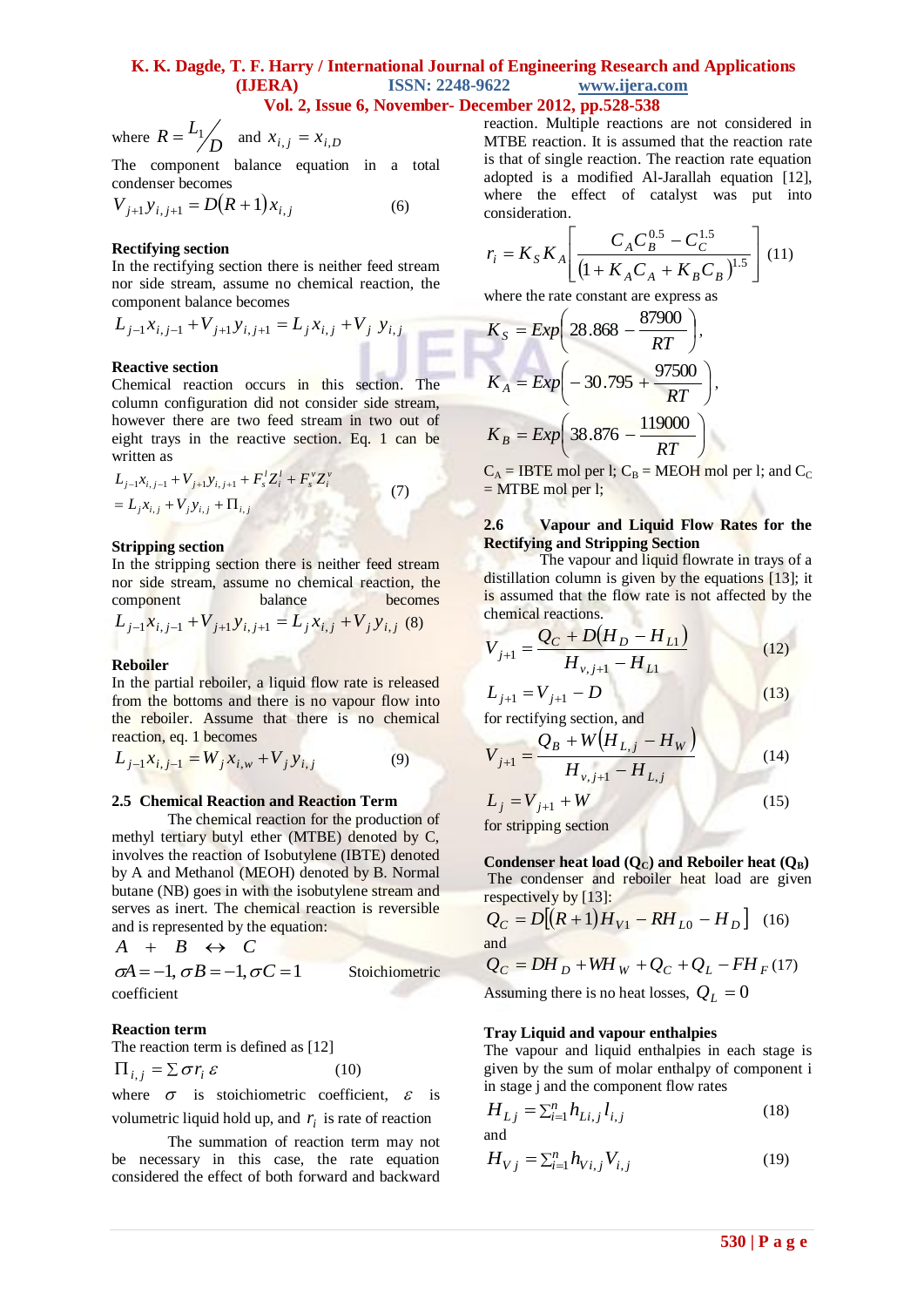# **Vol. 2, Issue 6, November- December 2012, pp.528-538**

The component flow rates in liquid and vapour phases are expressed as

$$
l_{ij} = L_j x_{i,j} \text{ and } V_{ij} = V_j y_{i,j} \tag{20}
$$

The molar enthalpy of component i is expressed as [14]:

$$
h_{L_{ij}} h_{V_{i,j}} = \Delta H_{f_i}(T_r) + i_{T_r}^T C_{P_i}(T) dT \quad (21)
$$

The heat of formation,  $H_{f_i}(T_r)$ , for species is presented in Table 1

The heat capacity is estimated from the expression [15]

$$
C_p = A + BT + CT2 (liquid) (22)
$$
  
\n
$$
C_p = A + BT + CT2 + DT3 (vapour)(23)
$$

The constants,  $A$ ,  $B$ ,  $C$ ,  $D$ , in vapour and liquid heat capacity of IBTE, MEOH, MTBE and NBUT (normal butane) is presented in Tables 2 and Table 3 respectively.

Enthalpies of distillates and withdrawn bottoms and feed  $(H_D, H_W, H_F)$  are estimated from the expressions

$$
H_D = \sum_{i=1}^{n} h_{L_{i,D}} Dx_{i,D}
$$
 (24)

$$
H_W = \sum_{i=1}^{n} h_{L_{i,W}} W x_{i,W}
$$
 (25)

$$
H_F = \sum_{i=1}^{n} h_{L_{i,F}} F x_{i,F}
$$
 (26)

#### **Stage/ Tray Temperatures**

Tray enthalpy calculations are functions of tray temperatures derived from Antoine equation [14]:

$$
\ln P^{sat} = A - \frac{B}{T+C}
$$
 (27)

where A, B and C are Antoine constants presented in Table 4.

The bubble point temperature for each stage is given by

$$
T = \frac{B_j}{A_j - \ln P_j^{sat}} - C_j
$$
 (28)

where

$$
P_j^{sat} = \frac{P}{\sum_i (x_i y_i / \Phi_i) (P_i^{sat} / P_j^{sat})}
$$
(29)

The specie  $j$  is arbitrary selected specie from the set  $\{i\}$ . For simplicity, the terms  $y_i$  and  $\Phi_i$  are assumed to be unity for ideal mixtures. The equations (29) is expressed as

$$
P_j^{sat} = \frac{P}{\sum_i x_i \left( P_i^{sat} / P_j^{sat} \right)} \tag{30}
$$

Natural log of saturated pressure for species  $i$ ,  $P_i^{sat}$ , is given by

$$
\ln P_i^{sat} = A_t - \frac{B_i}{T + C_i} \tag{31}
$$

Initial temperature for each stage of the column is derived from the summation of the product of mole fraction and saturated temperature of pure species

$$
T = \sum_{i} x_i T_i^{sat} \tag{32}
$$

The saturated temperature of pure specie is derived from the Antoine equation

$$
T_i^{sat} = \frac{B_i}{A_i - \ln P} - C_i
$$
 (33)

Antoine constants for IBTE, MEOH, MTBE and NBUT were sourced from Lisal *et al*. [16] and presented in Table 4)

### **Vapour Liquid Equilibrium (VLE) K- Value**

The K value for the liquid and vapour phases of ideal mixtures is given by [14]

$$
K_i = \frac{y_i}{x_i} \tag{34}
$$

Rewritten equation (3.44) as

$$
y_i = K_i x_i \tag{35}
$$

For  $i = 1$  to 4, i is a set 1 to 4, which represents chemical species as follows 1 – Isobutylene, 2 – Methanol,  $3$  - Methyl tertiary butyl ether,  $4 - N$ Butane

#### **2.7 Mathematical Solution for the Model Equation**

Rearranging equation (1), while substituting equation (35) yields

$$
L_{j-1}x_{i,j-1} + L_j x_{i,j} - V_j K_{i,j} x_{i,j}
$$
  
+  $V_{j+1}K_{i,j+1}x_{i,j+1} = -F_s^t Z_i^t - F_s^v Z_i^v + \Pi_{i,j}$  (36)

Removing the side stream terms The equation (36) can be expressed as

$$
A_j x_{i,j-1} + B_j x_{i,j} + C_{i,j} x_{i,j+1} = E_j
$$
 (37)  
where,

$$
A_j = L_{j-1} \tag{38}
$$

$$
B_j = -\left(L_j + V_j K_{i,j}\right) \tag{39}
$$

$$
C_j = V_j K_{i,j+1}
$$
\n<sup>(40)</sup>

$$
E_j = -F_s^l Z_i^l - F_s^v Z_i^v + \Pi_{i,j}
$$
 (41)

For the rectifying and stripping section, the reaction term is removed from the E vector equation. For the reactive distillation column as shown in Figure 1, the liquid phase of the 17 stages including the condenser and reboiler could be represented in a tridiagonal matrix form [17,18] as,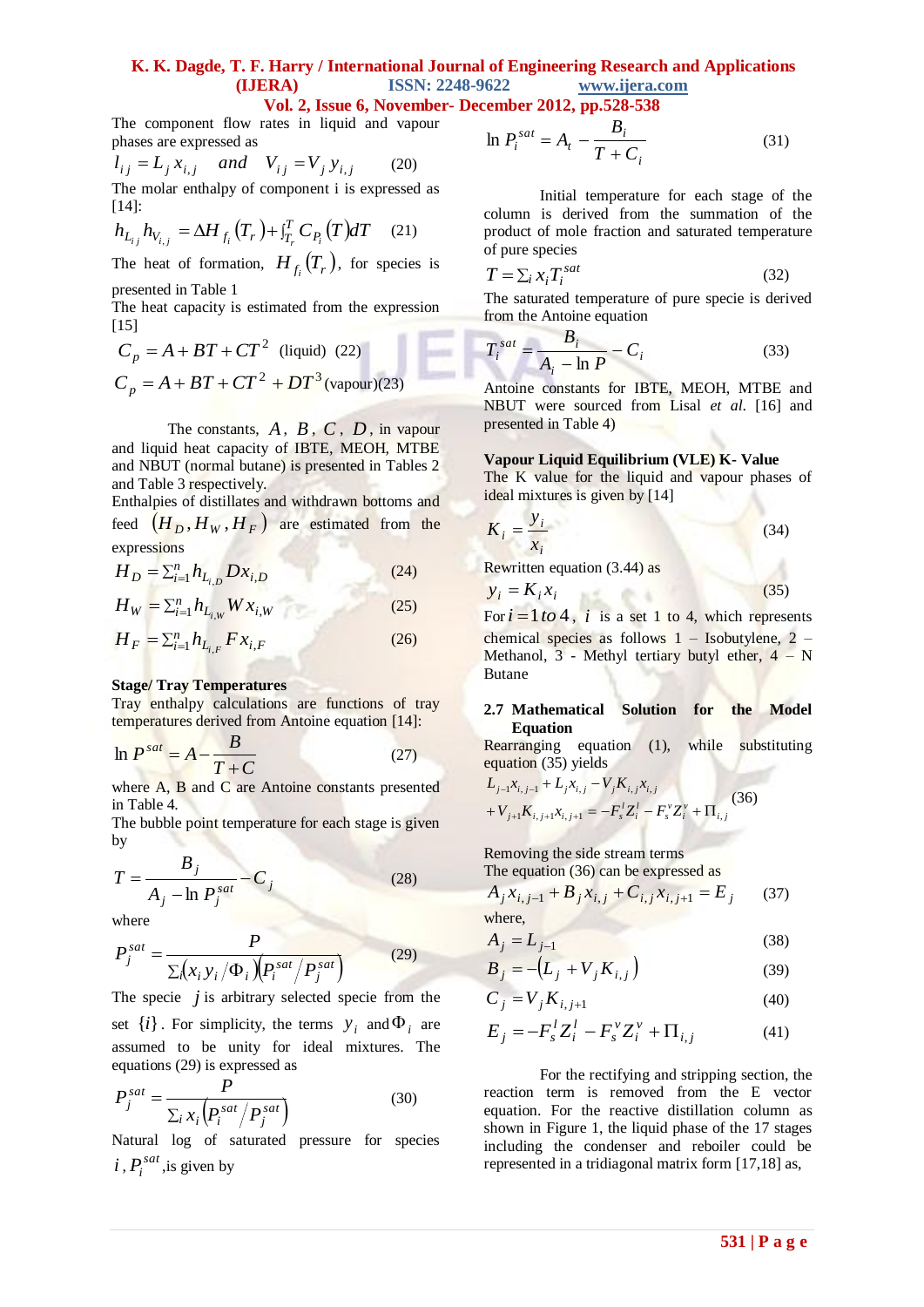[15]

NBUT

**Vol. 2, Issue 6, November- December 2012, pp.528-538** Table 2: Molar heat of formation of components



 $\Delta H_{f_i}(298)$ IBTE -16,903.36 MEOH  $-201,601.2$ 

MTBE -283.700

| Table 3: constants for liquid heat capacity [15] |  |  |  |  |
|--------------------------------------------------|--|--|--|--|
|                                                  |  |  |  |  |

The matrix equation, is represented in a short form as

$$
A_i x_i = f_i(x_i) \tag{43}
$$

where'

*Ai* – represents the tridiagonal matrix for component i

 $x_i$  - the composition vector for the i<sup>th</sup> component

 $f_i(x_i)$  - the right hand vector E, which is a function of the composition

The solution to the matrix problem is successive substitution method from the initial guess vector,

 $(0)$  $x_i^{(0)}$  The successive substitution is represented as follows:

$$
A_i x_i^{k+1} = f(x_i^k)
$$
 (44)

# **THERMODYNAMIC PARAMETERS**

The physical properties of the entire components were obtained from Jacob and Krishna [7], as shown in Table1. The thermodynamic data for the MBTE system such as molar heat of combustion, constants for liquid heat capacity, constants for vapour heat copacity, Antoine constants, were calculated from literatures as shown in Tables 2, 3, 4, and 5.

# **Table 1: Input Parameters**

| <b>Parameters</b>  | <b>Values</b>                 |  |  |
|--------------------|-------------------------------|--|--|
| Number of stages:  | $17$ (Condenser = 1; Reboiler |  |  |
|                    | $= 17$                        |  |  |
| Reflux ratio:      |                               |  |  |
| Bottoms withdrawal | $640$ Kmol/Hr                 |  |  |
| flow rate          |                               |  |  |
| Feed flow rate:    |                               |  |  |
| Liquid:            | 770Kmol/Hr, MEOH              |  |  |
| Vapour:            | 1965Kmol/Hr 64% IBTE          |  |  |
|                    | and 36 % NBUT                 |  |  |
| Pressure           | 1110Kpa                       |  |  |

|             |             | В             | $\mathcal{C}_{\mathcal{C}}$ |
|-------------|-------------|---------------|-----------------------------|
| <b>IBTE</b> | $-113.1346$ | $-0.0361507$  | 3.01275 X<br>$10^{-4}$      |
| <b>MEOH</b> | 74.86274    | $-0.102315$   | 4.066567 X<br>$10^{-4}$     |
| <b>MTBE</b> | 162.0418    | $-0.173412$   | 7.826743 X<br>$10^{-4}$     |
| <b>NBUT</b> | 103.2326    | $-9.500675$ X | $-2.335311$<br>$X~10^{-4}$  |

#### Table 4: constants for vapour heat capacity [15]

| $1 \text{ and } 7.$ constants for vapour fieat capacity $1 \cup 7$ |              |           |                                  |                                                      |
|--------------------------------------------------------------------|--------------|-----------|----------------------------------|------------------------------------------------------|
|                                                                    | A            | B         | C                                | D                                                    |
| <b>IBTE</b>                                                        | 6.271        | 0.3258    | $-1.720$<br>$X$ $10^{-4}$        | 3.597<br>$X$ 10 <sup><math>-</math></sup>            |
| <b>MEH</b>                                                         | 21.136<br>73 | 7.0843X10 | 2.5860<br>$X$ 10 <sup>-5</sup>   | 2.850<br>$X$ 10 <sup><math>\overline{0}</math></sup> |
| <b>MTBE</b>                                                        | 4.460        | 0.5045    | $-2.470$<br>$X$ 10 <sup>-4</sup> | 3.727<br>X <sub>10</sub>                             |
| <b>NBUT</b>                                                        | $-4.020$     | 0.3577    | 2.0585<br>$X 10^{-4}$            | 4.805<br>$X$ 10                                      |

# Table 5: Antoine constants [16]

| <b>SPECIES</b> | <b>ANTOINE CONSTANTS</b> |                |                   |
|----------------|--------------------------|----------------|-------------------|
|                |                          | в              | $\mathsf{\Gamma}$ |
| Isobutylen     | 9.132635                 | $-2,125.74886$ | $-33.160$         |
| e              |                          |                |                   |
| Methanol       | 11.98696                 | $-3,643.31362$ | $-33.434$         |
| <b>MTBE</b>    | 9.2032355                | $-2,571.58460$ | $-48.406$         |
| N-Butane       |                          |                |                   |

Note: Antoine constants for N-butane were not available in the sourced literature; hence the same constants for Isobutylene were used.

# **2.8 Solution Algorithm**

The algorithm for the successive substitution of triadiagonal matrix was represented as:

1. The initial liquid compositions over each plate  $(x_{i,j})$  was assumed to be linear between  $x_{i,D}$  (stage 1 - condenser) and  $x_{i,B}$  (stage 17 - reboiler) and normalized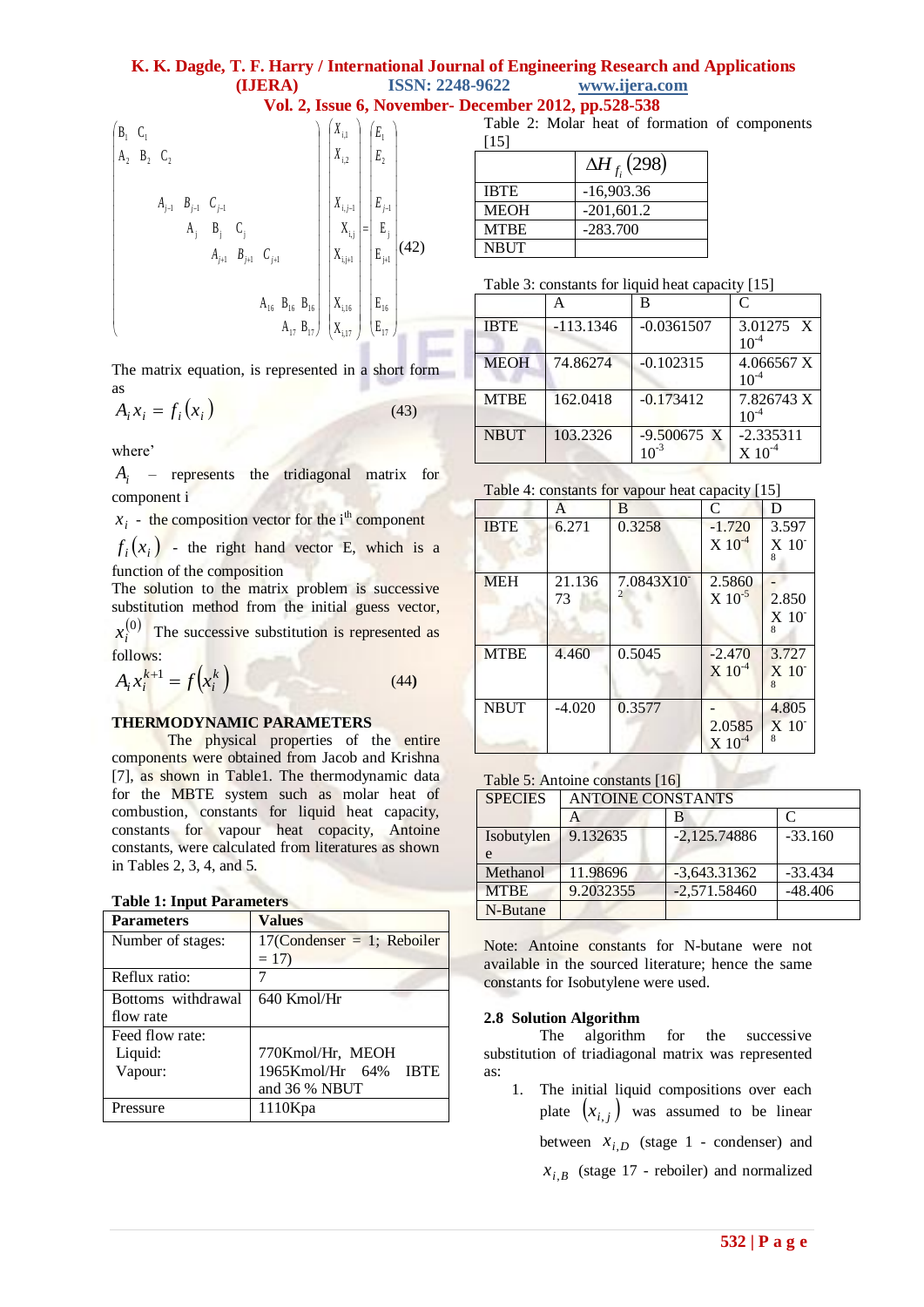by dividing  $x_{i,j}$  by  $\sum x_{i,j}$   $i = 1$  and 4 are highest at stage 1, while  $i = 2$  and 3 are highest at stage 17, because of their bubble temperatures.

- 2. Initial stage temperature was determined from Antoine equation, and from the product of initial composition fraction and the calculated saturated temperature (equations 32 and 33).
- 3. Computations commenced with  $i = 1$  and the elements of the tridiagonal matrix,  $A_i$ ,

 $B_i$  and  $C_i$ , (equation 42) were then evaluated using all  $L_j$  and  $V_j$  assumed or calculated.

- 4. The matrix equation (43) was then solved for  $x_{i,j}$  using Thomas algorithm [17], substituting the initial values of  $x_i^{(0)}$  $x_{i,j}^{(0)}$  as calculated in step (1) for the constant terms of the matrix (i.e., E-vector or the righthand side,  $f_i(x_i)$  as specified in equation (44).
- 5. Successive substitution according to equation (44) was continued to apply repetitively until convergence in  $x_{i,j}$  was obtained. As a test of convergence, the following criteria was used

$$
\sum_{j=1}^{17} \left( x_{i,j}^{(k+1)} - x_{i,j}^{(k)} \right)^2 \le \varepsilon \qquad \qquad 45
$$

6. When convergence was achieved, steps (3) to (5) were repeated for all the components for  $i = 2, 3, 4$ . This was done for all the values of  $x_{i,j}$  (for  $i = 1$  to 4 and  $j = 1$  to 17). The values of  $x_{i,j}$  was checked and

normalized to make  $\sum_{i=1}^{4} x_i = 1$ 

7. Bubble point temperature calculations as specified in equations (28) to (31) were performed based on the converged values of  $x_{i,j}$  as obtained in step (5) to estimate

the new temperature profile  $T_j^n$  over each plate. Methanol was selected as specie *j* in

the determination of temperature profiles. 8. Vapour and liquid flow rates in each stage across the length of the column were evaluated from enthalpy data as specified in equations (12) to (15). However upper and lower limits were specified for the flow rates. This is to avoid negative values of flow rates, which would have affected the components compositions [17].

9. Steps (2) to (7) were repeated with the new estimated temperature profile and similar iterations were continued until convergence in temperature was obtained. As a test of convergence the following testing criteria was used Wang and Henke in Perry et al.  $[17]$ .

$$
\sum_{j=1}^{N} \left( T_j^{(n)} - T_j^{(n-1)} \right)^2 \le \varepsilon_T \qquad \text{46}
$$

 $\varepsilon_T = 0.01N$ 

Where  $N$  is the number of stages

10. The temperature profile and the concentration distribution of all the components along the height of the column were obtained after convergence.

The simulation algorithm was implemented in Microsoft Visual Basic.

# **3.0 RESULTS AND DISCUSSION**

Table 1 shows the comparison between the [11] and [5] model and model prediction for reboiler purity for lower steady states. The results of [11] was 0.6183 and that of [5] was 0.6497 and the model prediction was 0.6396 indicating that the predicted data agree reasonably well with literatures data. The results shows a deviation of 3.44 and 1.55 percents for the [11] and [5] models respectively. It shows from this analysis that the model developed from this work was not much deviated from other works and the model is reliable.

| Table 6: Comparison between model prediction and   |
|----------------------------------------------------|
| literatures data of MTBE Reboiler Purity for Lower |
| <b>Steady States</b>                               |

| Scandova | Daza et This |        | % deviations |
|----------|--------------|--------|--------------|
| et al    | al           | work   |              |
| 0.6183   |              | 0.6396 | 3.44         |
|          | 0.6497       | 0.6396 | 1.55         |

# **3.1 Composition Profile**

Figure 2 shows the composition of the components along the column height. The graph fits what Mercado described as intermediate steady state. The composition profile for Isobutylene shows a relatively low concentration throughout the height of the column. It highest concentration is found between stages 4 and 11 (the reactive section) and tailed towards stage 1(condenser) and stage 17 (reboiler). The isobutylene was introduced at stage 11, and is used up in the reactions to produce MTBE. Since it is being used up in the reactive section, it concentration in the condenser and rectifying sections are quite minimal. When compared to the concentration of isobutylene concentration in Figure 3, where reactions did not take place, the concentration at the rectifying section and the condenser did not tail off. This was due to the fact that the isobutylene was not used up, but was transferred from the reactive section to the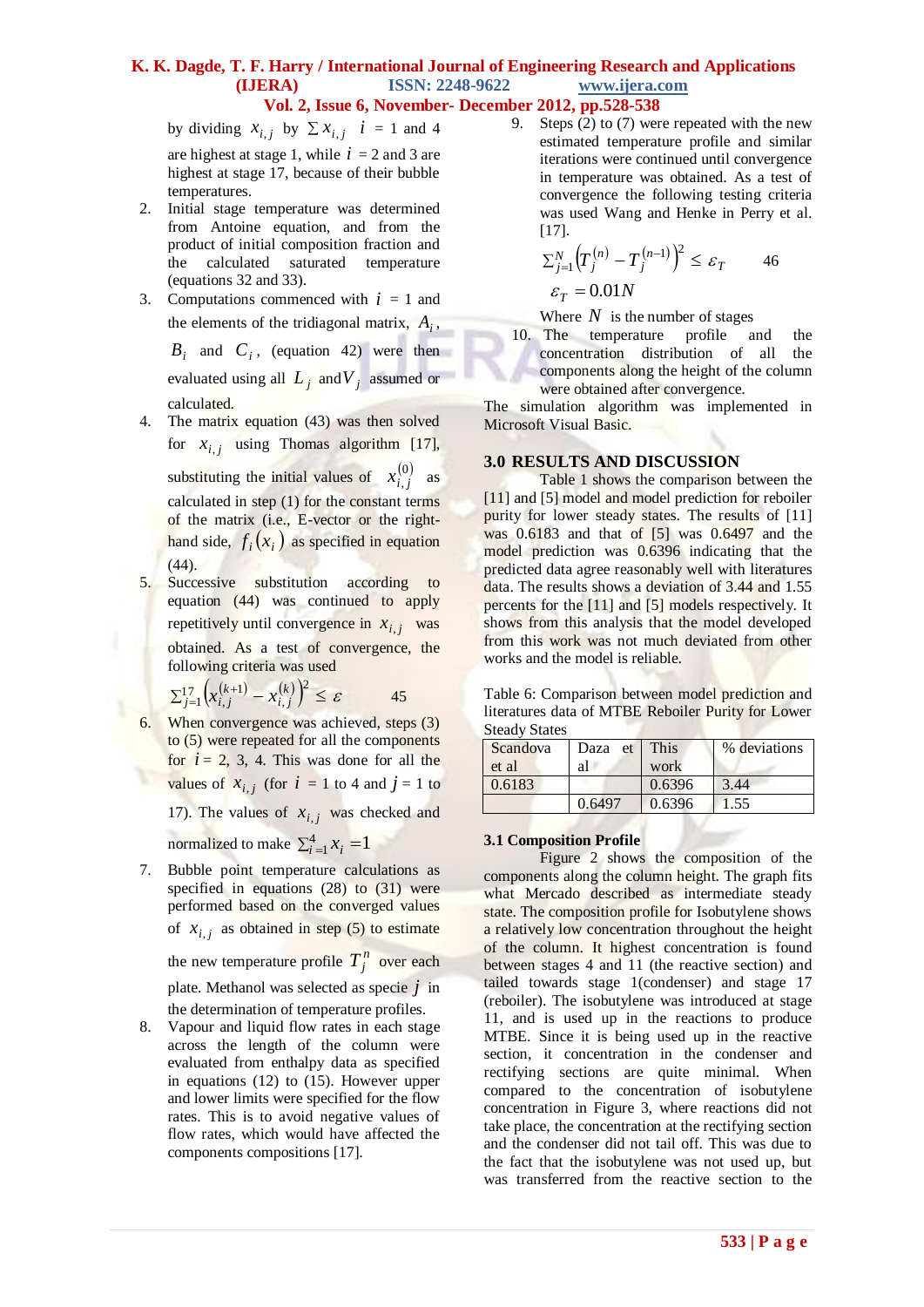rectifying and stripping sections. Methanol concentration was relatively low in the condenser (Figure 2), increases gradually in stages 2 and 3, and then stages  $4 - 11$ , but began to fall in concentration towards the reboiler. Methanol concentration in the bottoms is 36 percent and 0.07 percent in the distillate product. Mercado [19] described this condition, where there is substantial percentage of methanol in the bottoms stream, as intermediate isobutylene conversion, while [11] classified it as low. This is showing the effect when the forward equilibrium reaction is displaced to the products (left side of the reaction) and the decrease of the MTBE composition in the rectifying zone. In Figure 3, where there is no chemical reaction, the increase concentration down the column from the  $4<sup>th</sup>$ stage is steep. It is the major product in the bottoms and did not fall in concentration. Since there was no reactions, methanol was not used up. Hence, it was the major component of the stripping section and the reboiler. In Figure 2, methyl tertiary butyl ether, MTBE, maintained an approximately constant profile in the reactive section, and increased in concentration down the column. When the reaction term was disengaged, there was no MTBE found in the column (Figure 3). The purity of MTBE at the reboiler falls at 63.96 percent (Table 6), that is, lower condition. Svandova et al [11] investigated four models and predicted reboiler purity for upper and lower steady state. The models investigated were: Model 1: AICHE [20], Model 2: Chan-Fair [21], Model 3: Chen-Chuang [22] and Model 4: Zuiderweg [23]. The present work used similar parameters applied in Svandova investigation to predict the reboiler purity for lower stable steady state.



Figure 2: Liquid Phase Concentration Profile for Components (with reaction)



Figure 3: Liquid Phase Composition Profile (without Reaction)

#### **3.2 Temperature Profile**

The temperature distribution along the height of the column is depicted in Figure 4. The profile ranged from 368K (at the Condenser) to 419K (at the reboiler). The temperature had a steady rise from the condenser (stage 1) through the stripping section. The effect of chemical reaction and the feed temperature input made the temperature curve to exhibit steady rise from top to bottom of column. It took a steep rise between stage 11 and 12, after which it maintained a steady increase in the stripping section to the reboiler. The effect of reboiler heat could have contributed to the high temperature profile in the stripping section. The column temperature is influenced by the various other factors which include the heat of reactions, the fresh feed rates and the reboiler duty. The temperatures at different feed (methanol/ isobutylene) ratios were plotted in Figure 5. The most affected zones are the reactive and stripping section. Considering feed ratio between 0.85 and 1.27, the temperature increases with increasing feed ratios in the tray. The variation of temperature with methanol flow rate in stages 1 to 3 of the column is depicted in Figure 6. The curves showed multiplicity (multiple steady states) in the condenser and the stripping sections.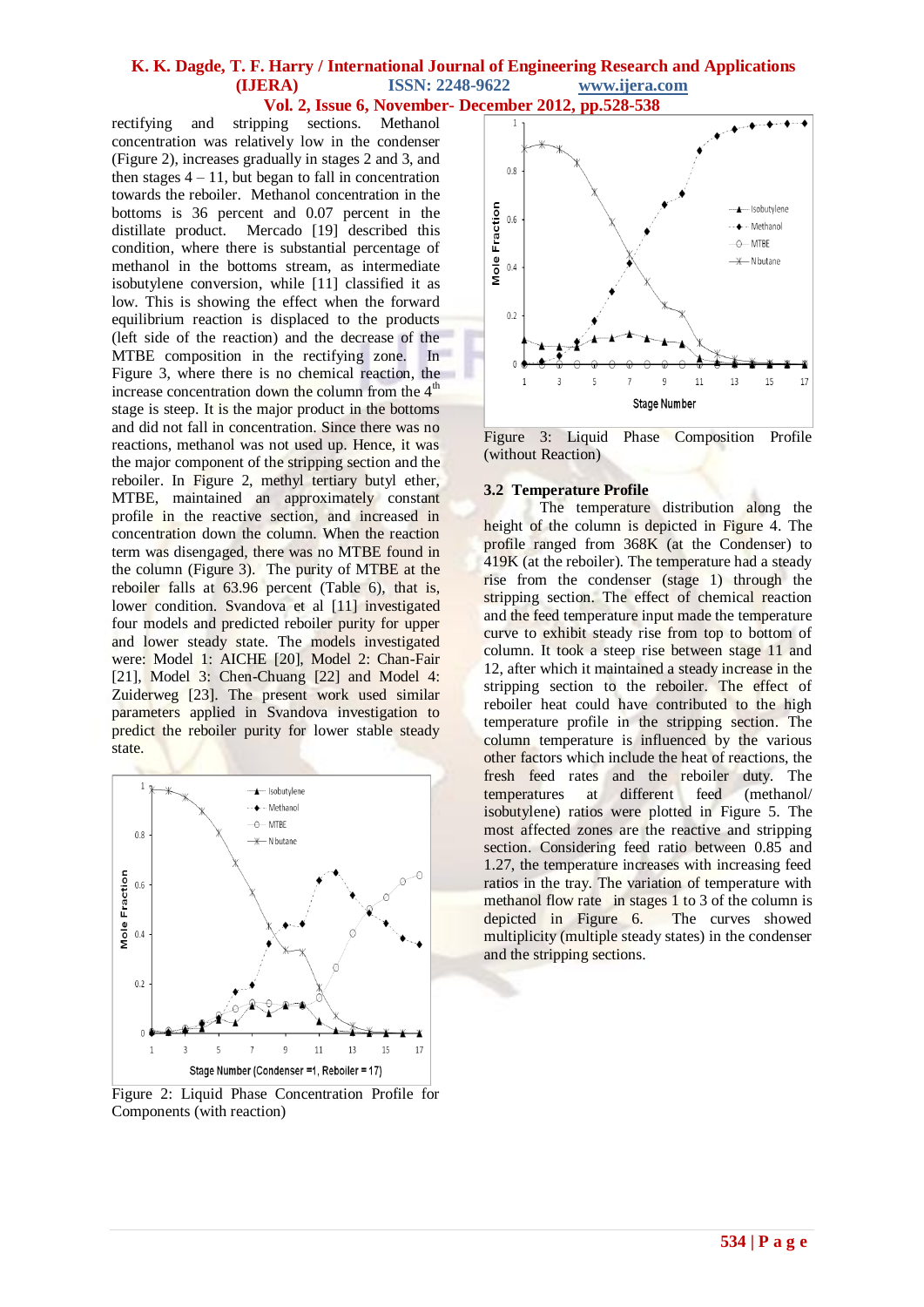



Figure 4: Temperature Profile along the Tray Column





Figure 5: Temperature Profile at Various Feed Ratios

Figure 6: Variation of Stage Temperature with Methanol Flowrate

# **3.3 Effect of the Variation of Feed Flow Rates**

# **Reboiler Duty**

Variation of reboiler duty was done with change in methanol flow rate as shown in Figure 7. The flow rate was varied from 300 to 1000 kmol/hr. The curve relating the flow rate and reboiler duty indicated a quadratic increase of both the dependent and independent variables. The increase in methanol in the feed stream gives more work to the reboiler duty. According to Svandova *et al*. [11], all tray temperatures in the column are very sensible to changes in the reboiler heat duty, especially those of the stripping section. Manipulation of reboiler heat duty immediately change vapour rate in the whole column. They recommended that reaction and separation can be controlled by manipulating the reboiler duty and the feed flow rate.

#### **Isobutylene Concentration**

The profile of isobutylene concentration across the height of the column is shown in Figure 8. The feed (methanol/ isobutylene) ratios considered were 0.99, 1.07, 1.19 and 1.30. The two lower feed ratios gave high isobutylene concentrations in each stage. This will favour the forward reaction since Isobutylene is a major driver to the reaction process. Low concentration of Isobutylene in the reactive zone will affect the overall conversion of isobutylene. Figure 9 depicts that isobutylene at the bottoms increased with increase in the feed ratio, which means that the concentration of isobutylene increases due to reverse reaction. In the distillate, isobutylene concentration at 0.011(0.99 feed ratio) begins to reduce at 1.13 feed ratio to 0.005 IBTE (1.30 feed ratio), showing that there was no sufficient isobutylene present for the forward reaction. This phenomenon was explained by Shah *et al*. [12], that the increased methanol rate increases the amount of MTBE carried upward through the stripping section and into the bottom of the reactive section. And this increases the bubble point temperature in the reactive section, promoting the reverse reaction of MTBE to methanol and IBTE and so reducing the equilibrium conversion of IBTE. [12] related feed ratio and isobutylene conversion; there was increase in conversion with increase in feed ratio. The overall maximum conversion was attained at a feed ratio of 1.13.

# **3.4 Reflux Ratio**

The reflux ratio was varied from 1 to 12. The reflux ratio was varied with concentration of MTBE across the height of the column. Figure 10 depicts the curve of MTBE concentration in the reboiler and reflux ratio. At reflux ratio between 2 and 9 the concentration of MTBE exhibit a multiple steady states. Shah *et al.* is of the opinion that because of the multiplicity output from reflux ratio,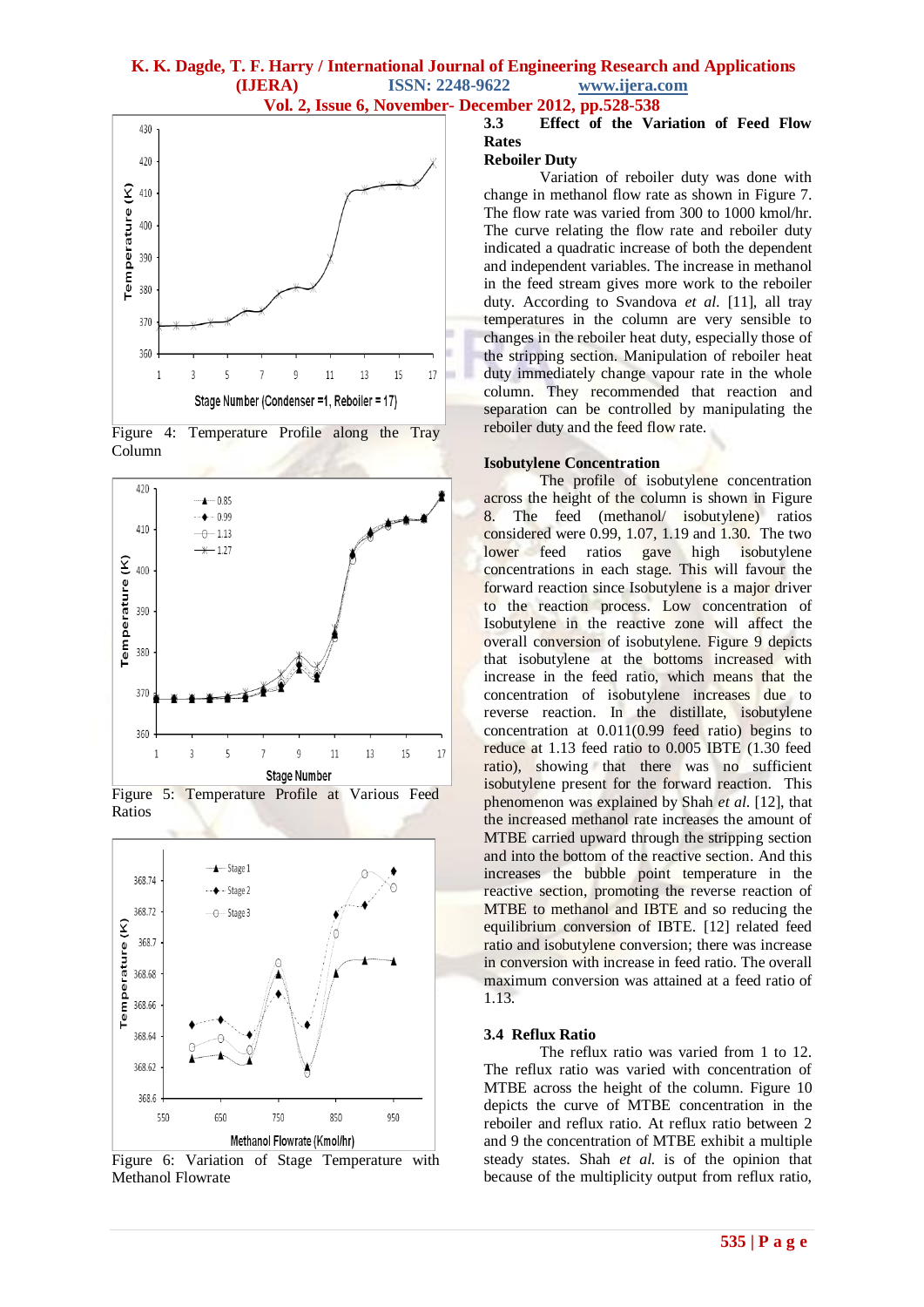**Vol. 2, Issue 6, November- December 2012, pp.528-538**

it is not the best idea to manipulate the reflux ratio to control the flow rate. The reason is that the column response will be too sluggish, since the catalyst weight in the reactive section is too large.



Figure 7: Effect of Methanol Flowrate on Reboiler Duty



Figure 8: Profile of Isobutylene Concentration at Various Feed Ratio



Figure 9: Influence of Feed ratio of Primary Reactants to Isobutylene Composition at bottoms and Distillate

# **3.5 Feed Temperature**

Feed temperature contributes to the overall column temperature and tray stage temperatures. Figure 11 depicts the response of reboiler heat duty to feed temperatures. There are two feed stream in this work and fed to two different trays. For the butenes stream, the reboiler heat duty reduces linearly and steeply with increase in feed temperature. At 300K feed temperature, the reboiler heat duty is 26.66MW, this falls to 15.62MW at 400K (41.40% fall). The heat duty at 300K of methanol feed temperature; the reboiler heat duty is 22.0 MW and had only 7.6 percent fall at 400K.



Figure 10: Effect of Reflux Ratio on MTBE Purity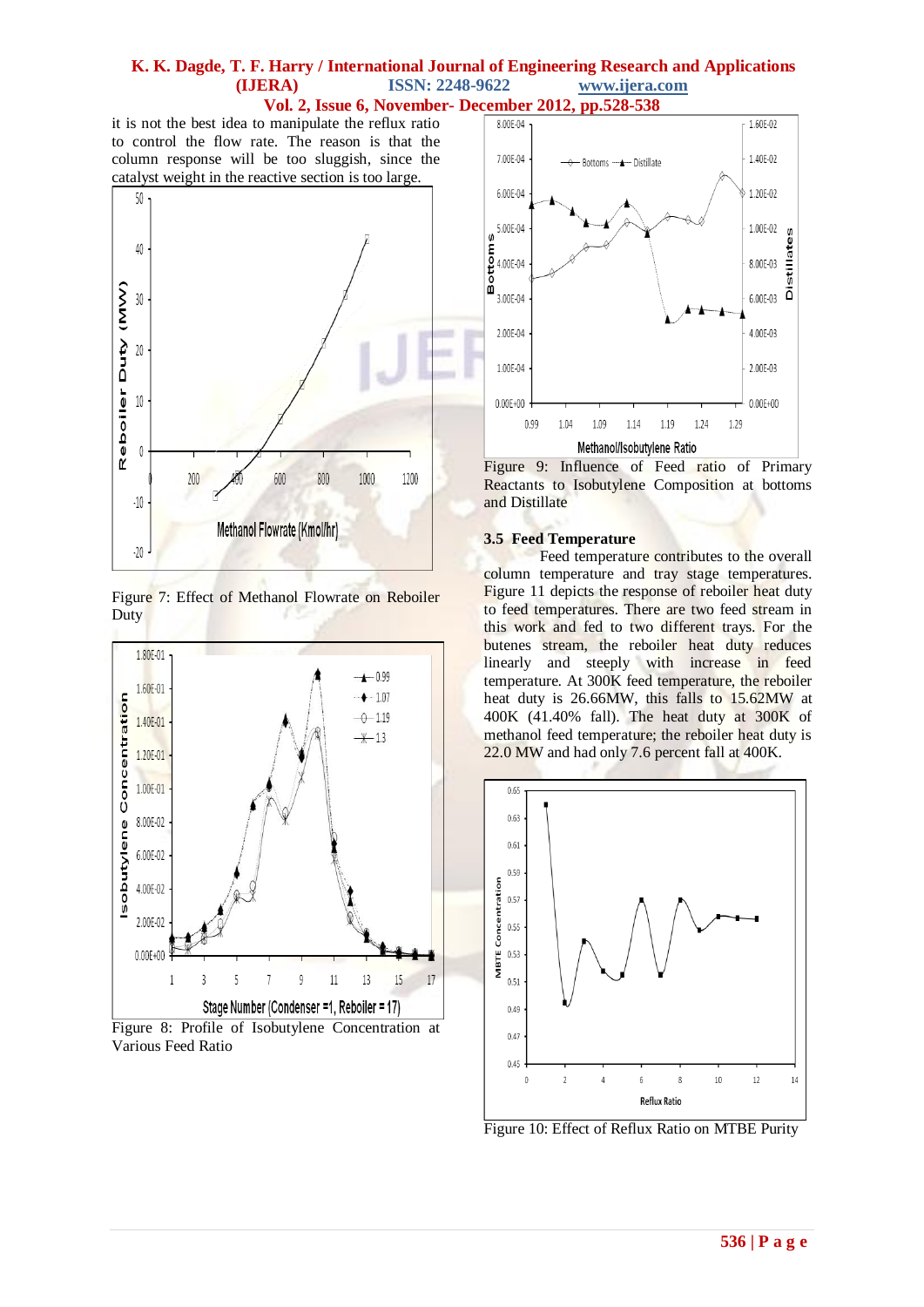



# **4.0 Conclusion**

The reactive distillation tray column for a multicomponent species was modeled. The model is an equilibrium stage model of Jacob and Krishna (1993) reactive distillation column. The model was simulated using Microsoft Visual Basic programming, for the production of methyl tertiary butyl ether (MTBE). The MTBE production process is a reversible reaction with isobutylene and methanol as reactants and MTBE as the desired product. Other side reactions are not common in this process, but the reverse reaction produce MTBE. This process involves normal butane, which does not react but serves as an inert.

The profile for the composition and temperature were obtained. The composition profile displayed intermediate steady state features described by Mercado [19]. MTBE purity level of 63.96 percent was achieved, which was a deviation of 3.44 percent [11] and 1.55 percent [5] of previous works. The model is thus reliable. The temperature profile ranged from 368K at the condenser to 419K at the reboiler. The feed ratio also had significant effect on the column tray temperatures. The influence of fresh column feed was investigated. A quadratic increase was seen when methanol fresh feed flow rate was varied between 300 and 1000 Kmol/hr. Feed ratio was varied between 0.99 and 1.30, isobutylene concentration began to decline at 1.13 of the feed ratio input. Variation of reflux ratio from 1 to 12 depicted multiplicity effects between 2 and 9. Also the feed temperature was varied with the reboiler heat duty. Butenes feed temperature from 300 to 400K showed a variation of 26.66MW to15.62MW (41.40% difference). And for methanol feed is 22.0 MW to 20 MW (7.6%).

# **REFERENCES**

- [1] Bessling, B., Schembecker, G. and Simmrock, K. H.: 'Design of Processes with Reactive Distillation Line Diagrams, *Industrial and Engineering Chemistry Research,* 36, 1997, 3032.
- [2] Gumus, Z. H., and Ciric, A. R. Reactive Distillation Column Design with Vapor/Liquid/Liquid Equilibria, *Computers and chemical Engineering*, 21 1997, S983.
- [3] Sundmacher, K.; Homann, U.: Steady state multiplicities in reactive distillation columns for the production of fuel ethers MTBE and TAME: theoretical analysis and experimental verification", *Chemical Engineering Science,* 54, 1999,1029
- [4] Jones E.M. Contact structure for use in catalytic distillation", *US Patent 4,536,373,* 1985
- [5] Daza, O.S. and Perez-Cisneros, E.S: ―Graphical and Stage-to-Stage Methods for Reactive Distillation Column Design", *American Institute of Chemical Engineering Journal* Vol. 49, (11), 2003, 2822
- [6] Smith, L. A., and Huddleston, M. N.: "New MTBE Design Now Commercial," *Hydrocarbon Process.*, 3, 1982, 121
- [7] Jacobs, R., and Krishna, R. Multiple Solutions in Reactive Distillation for Methyl Tert-Butyl Ether Synthesis, *Industrial Engineering Chemistry Research* 32, 1993, 1706
- [8] Higler, A., Taylor, R. and Krishna, R. Modeling of a reactive separation process using a nonequilibrium stage model, *Computers and Chemical Engineering*, 22,1998, S111-S118
- [9] Baur, R., Higler, A. P., Taylor, R. and Krishna, R. Comparison of equilibrium stage and nonequilibrium stage models for reactive distillation," *Chemical Engineering Journal*, 33(47), 2000, 76
- [10] Noeres, C., E.Y. Kenig, Gorak, A. "Modelling of reactive separation processes: reactive absorption and reactive distillation,‖ *Chemical Engineering Process*, 42(3), 2003, 157–178
- [11] Svandova, Z, Markos J. and Jelemensky, L. Impact of mass transfer coefficient correlations on prediction of reactive distillation column behavior. *Chemical Engineering Journal* 140, 2008, 381–390
- [12] Shah V., Bluck D., Kovach J., Parikh R., Yu R. and Miller D. Reactive Distillation Configuration, *Simulation sciences Inc*. 1998
- [13] Treybal, R. E. *Mass Transfer Operations*, 3<sup>rd</sup> Ed. McGraw-Hill, Singapore, 1981